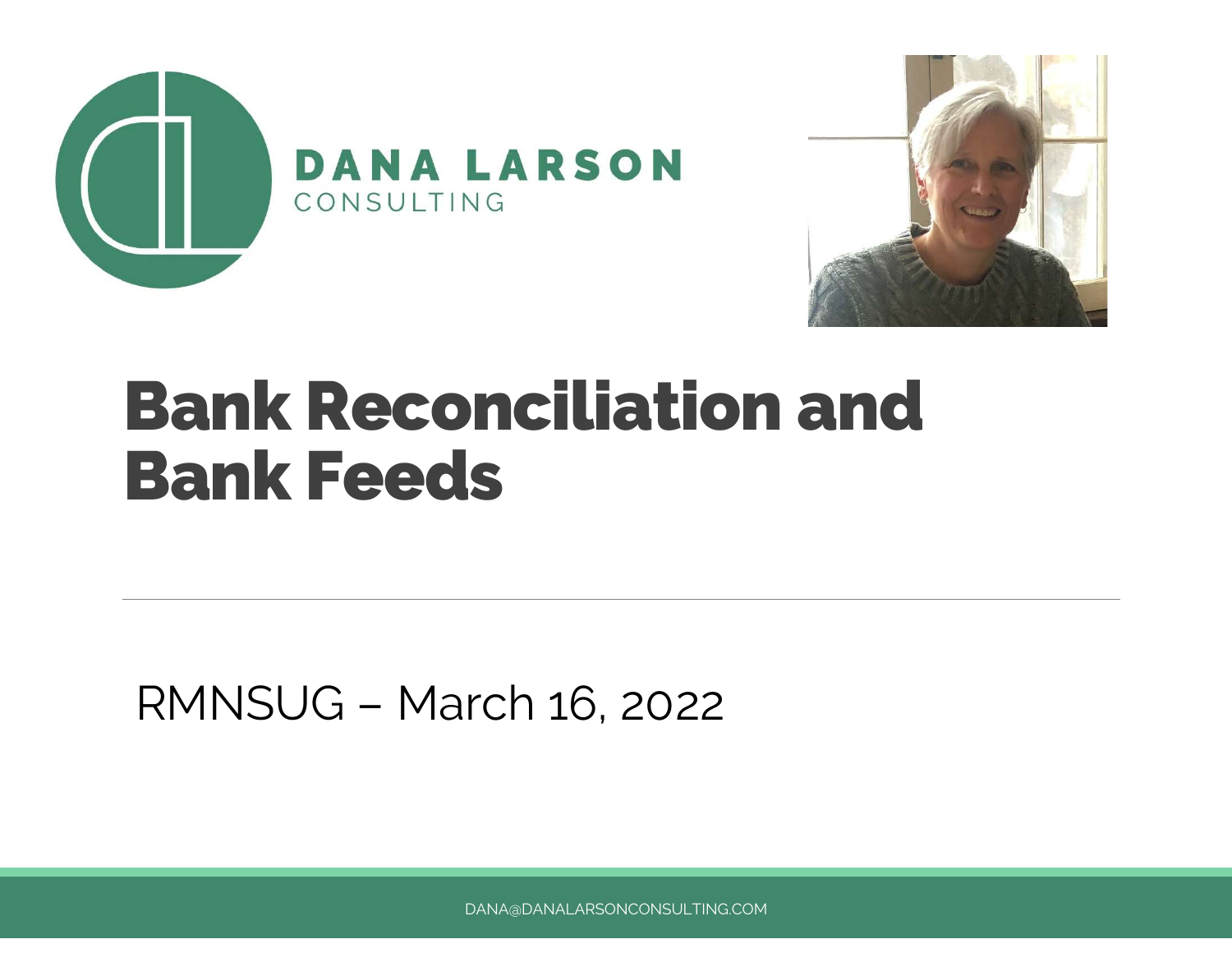## Agenda

- oBank Reconciliations
	- o Legacy
	- o Matching
	- o Use both
- oBank Feeds
	- o Manual Upload
	- o Auto Bank Statement Import SuiteApp
	- o Bank Feed SuiteApp
	- o Bank Statement Parsers SuiteApp
	- o Custom Connectivity Plug-in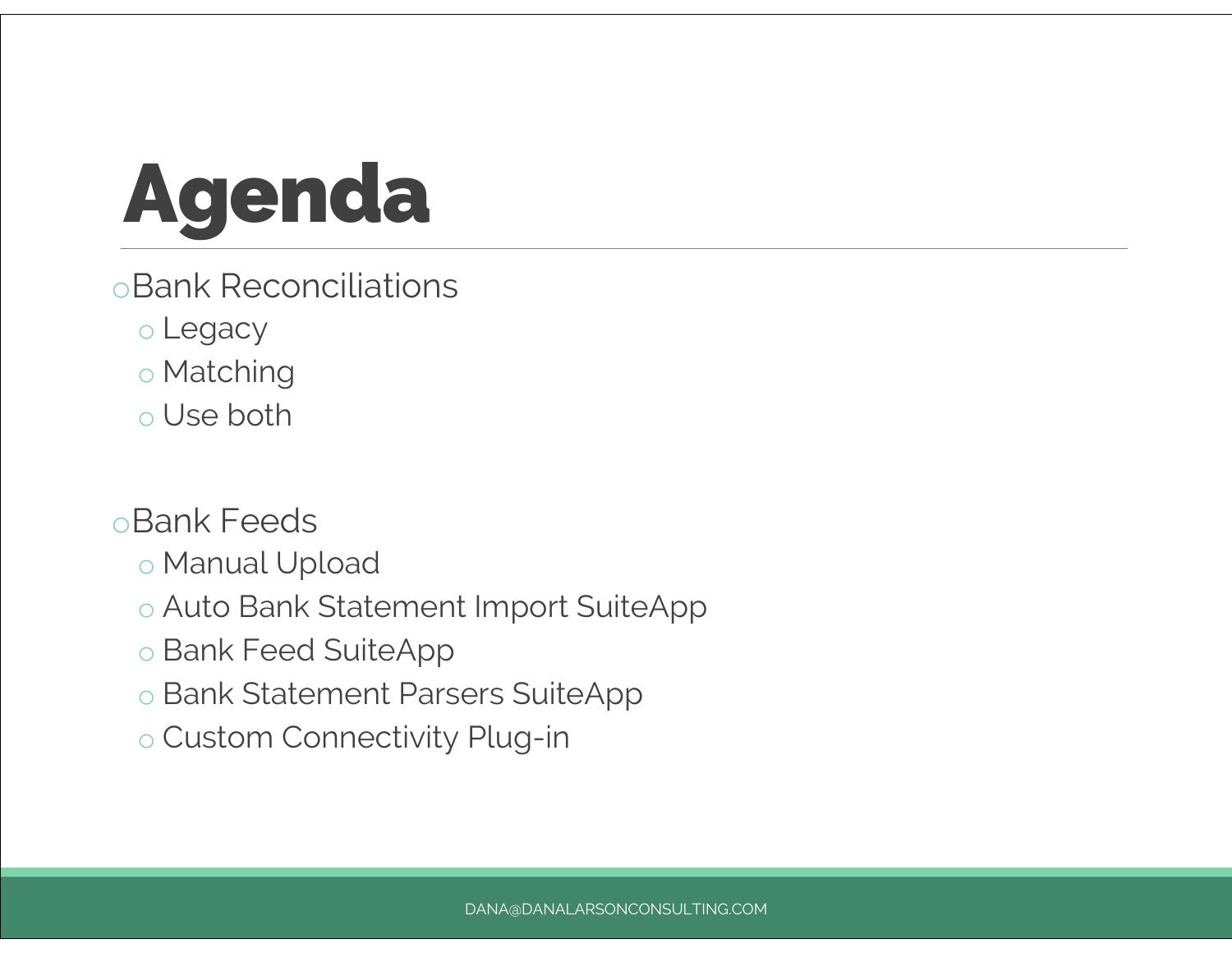#### How does NetSuite know?

This checkbox on the Account record tells NetSuite which list the account will show up on when reconciling. It can be toggled. But don't go from Matching to Legacy if you have submitted matches and not reconciled.

| <b>Account</b>                                                        |                                                                                                  |
|-----------------------------------------------------------------------|--------------------------------------------------------------------------------------------------|
| 1000 Checking-103683071619<br><b>Edit</b><br><b>Back</b><br>Actions - |                                                                                                  |
| <b>NUMBER</b><br>1000<br><b>NAME</b><br>Checking-103683071619         | <b>INVENTORY</b><br>REVALUE OPEN BALANCE FOR FOREIGN CURRENCY TRANSACTIONS<br><b>DESCRIPTION</b> |
| SUBACCOUNT OF<br>TYPE<br>Bank                                         | NEXT CHECK NUMBER<br>6,368<br>it.<br>SUMMARY                                                     |
| CURRENCY<br><b>USA</b>                                                | INACTIVE<br>USE MATCH BANK DATA AND RECONCILE ACCOUNT STATEMENT PAGES                            |
| <b>GENERAL RATE TYPE</b><br>Current                                   |                                                                                                  |
| CASH FLOW RATE TYPE<br>Average                                        |                                                                                                  |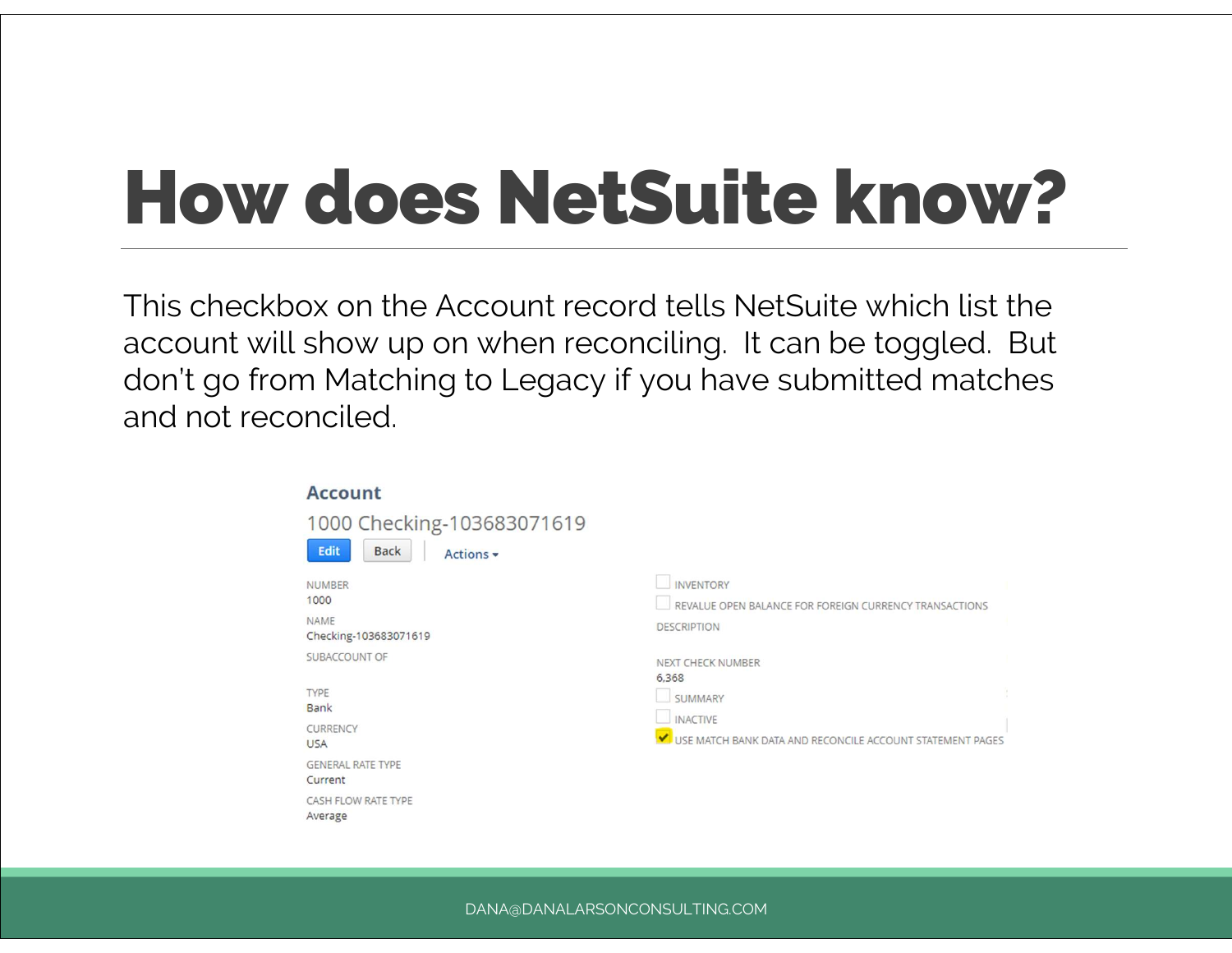# Legacy Bank Rec

eck some boxes to reconcile.<br>e bank and credit card accounts.<br>Cons<br>o Manual – no import function<br>o No automated rules for creating This is your "old fashioned" standard check some boxes to reconcile. There are separate menu options for the bank and credit card accounts.

#### Pros

- This is your "old fashioned" standar<br>There are separate menu options for<br>Pros<br>The EASY check the boxes. No<br>Theed to import bank statement need to import bank statement for low volume accounts Pros<br>
o EASY – check the boxes. No<br>
need to import bank statement<br>
for low volume accounts<br>
o Forgiving – you can easily go<br>
back and fix a rec
- back and fix a rec
- o Add transactions on the fly
- o Good reporting
- o Mark All buttons available

#### Cons

- 
- o No automated rules for creating transactions
- o It lets you save with a difference
- o It's deprecated so it could potentially go away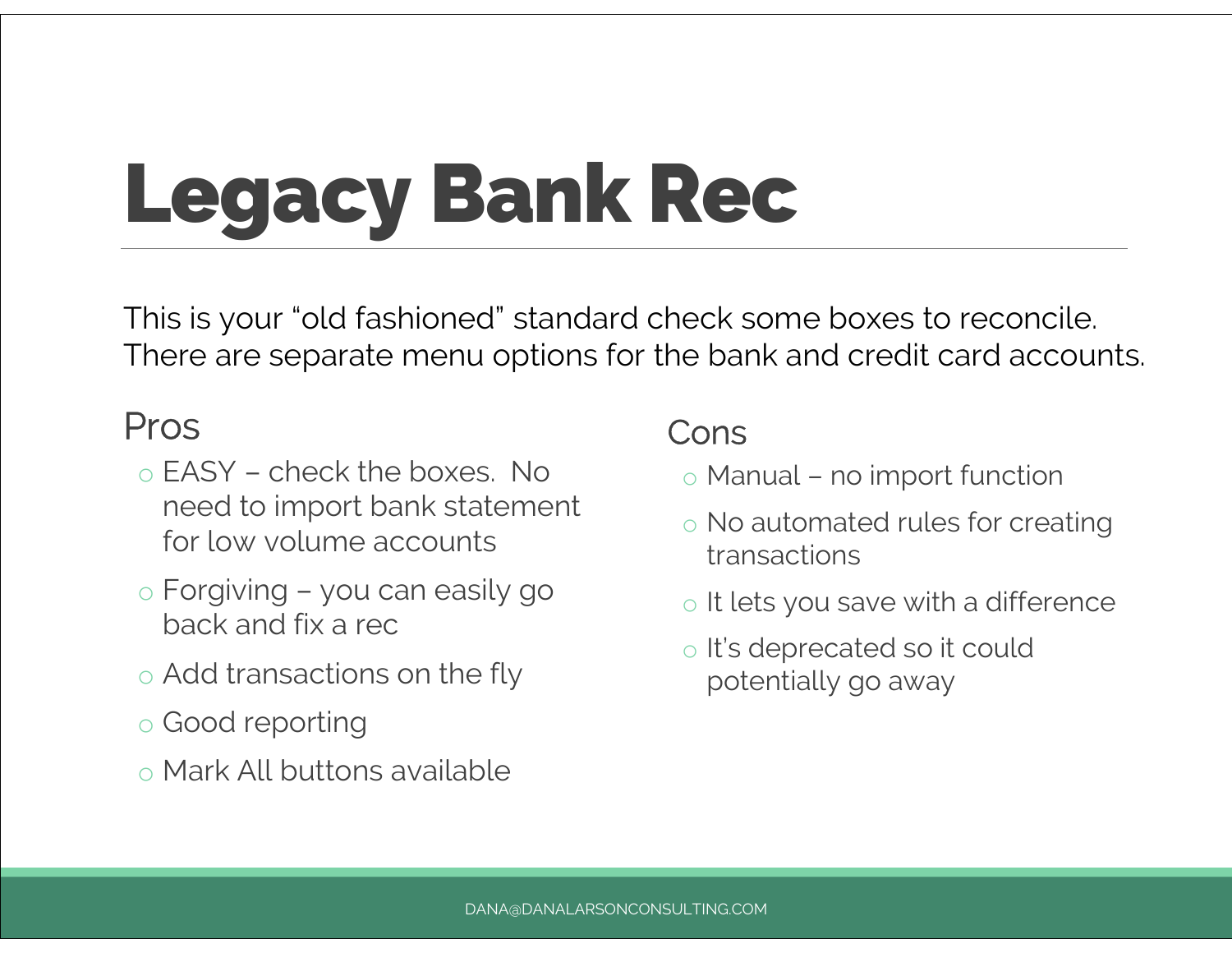## Legacy steps

- Transactions>Bank>Reconcile Bank (or Credit Card) Statement
- Select account from list (if you don't see it make sure the check box on the account record isn't checked for matching)
- Leave the FROM date empty so you don't miss anything
- Enter the Bank Statement Balance
- Check the boxes for all the items that cleared the bank on both the deposit and payment tabs
- Add New Charges or New Deposits for any missing transactions. There is a limitation here in that you can't edit the columns so if you have custom fields or segments they won't show
- Once the Difference field is zero, select Save to save the rec.
- To make changes to this rec, simply open this screen and enter the same statement date.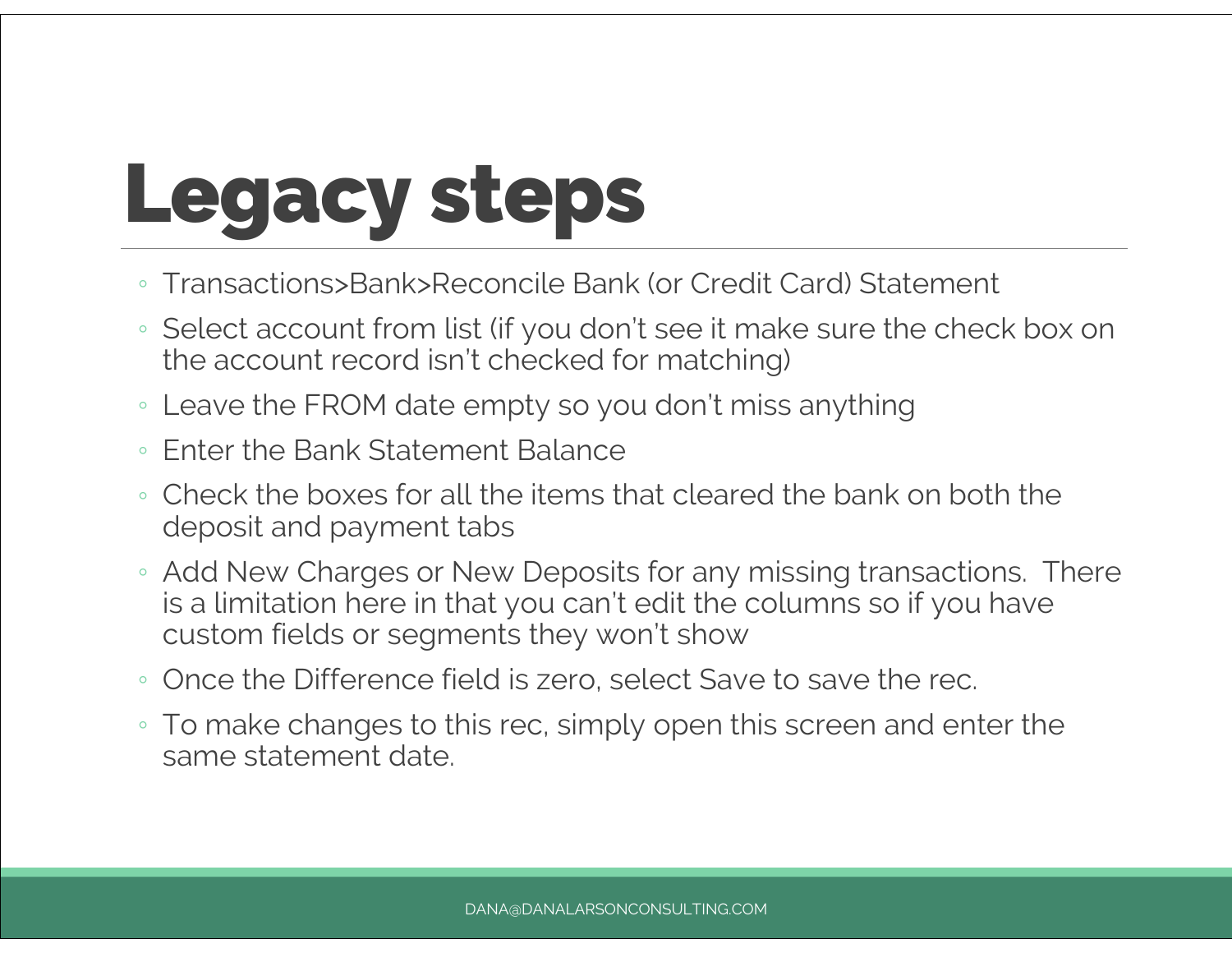## Legacy tips

- Once you hit SAVE, NetSuite thinks you are done and will post the reconciliation in the list of reconciliation reports. If you aren't done, click the Complete Later to save your work and come back.
- Use the History button to see all of the former recs for this account. Make sure any differences net out to zero.
- If you enter a start date you might miss something. Bank recs are all about DATES and not PERIODS.
- If you are using the register to clear transactions during the month, you can click on Mark All Cleared to Reconcile to check all of those boxes.
- You can sort by clicking on the column header. But don't check boxes and then try to resort (to go to a new page) or you will lose your work. Click on Complete Later, come back and then resort.
- Vendors and customers are not required on the New Charge or New Deposit screen. This can be good and bad.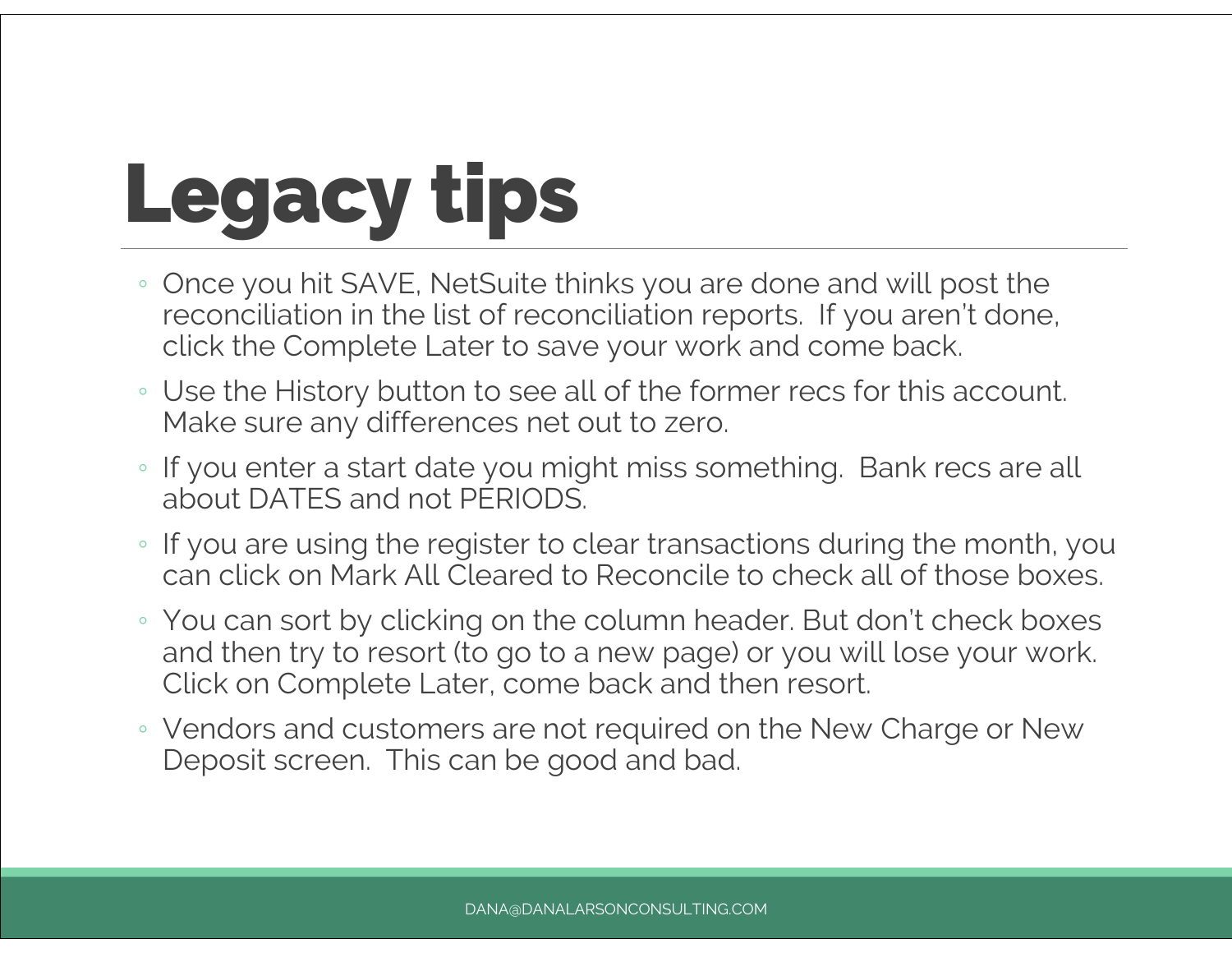# Matching Bank Rec

This is NetSuite's newer bank rec fun<br>
rour transactions and match them ag<br>
Pros<br>
o Fast – match rules allow you to<br>
auto match when appropriate This is NetSuite's newer bank rec functionality that allows you to import your transactions and match them against what you have in NetSuite.

#### Pros

- auto match when appropriate
- o Add transactions on the fly or set up a rule to create the transaction in the future
- o Good reporting (same as legacy)
- o Doesn't allow you to save with a difference

#### Cons

- onality that allows you to import<br>nst what you have in NetSuite.<br>Cons<br>© Not as easy you have to<br>"submit" your matches and then "submit" your matches and then reconcile Cons<br>  $\circ$  Not as easy – you have to<br>
"submit" your matches and then<br>
reconcile<br>  $\circ$  Not as forgiving – have to delete<br>
the reconciliation to make any
- the reconciliation to make any updates
- o Mark All not available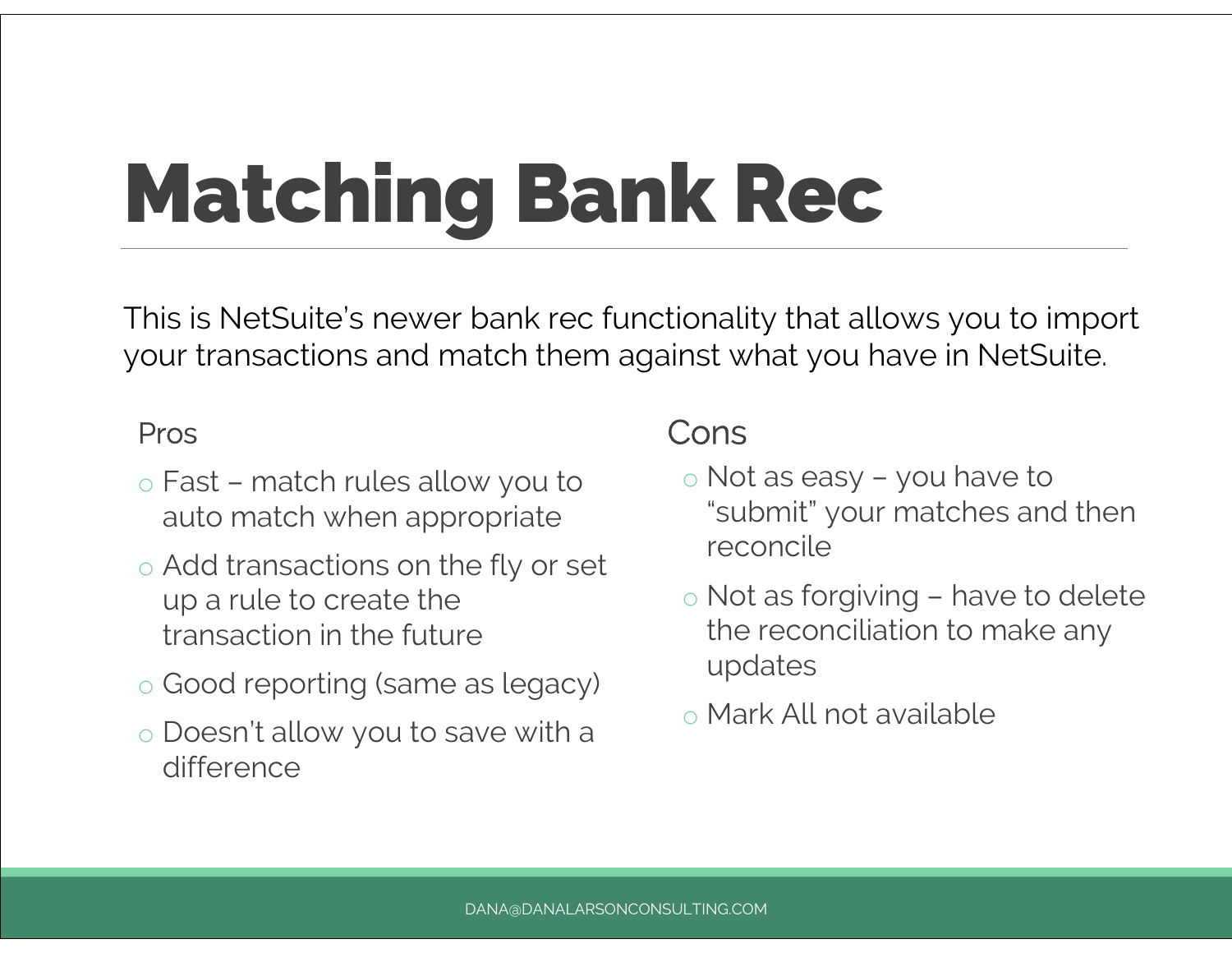# Matching Bank Rec Steps

- Transactions>Bank>Banking Import History>Upload File
- Choose the file you are importing and then the "import with a default parser (unless you have set up the format for the financial institution).
- Transactions>Bank>Match Bank Data and select the account. If you don't see it on the list, you will need to check the box on the account record for matching.
- Enter the Account number and start matching! You can click the Run Reconciliation Rules if they don't automatically kick off.
- Use the Review tab if you need to see what you have already matched or review the auto matches.
- Click Exclude if you have some bank transactions you don't want to match (historical or duplicated)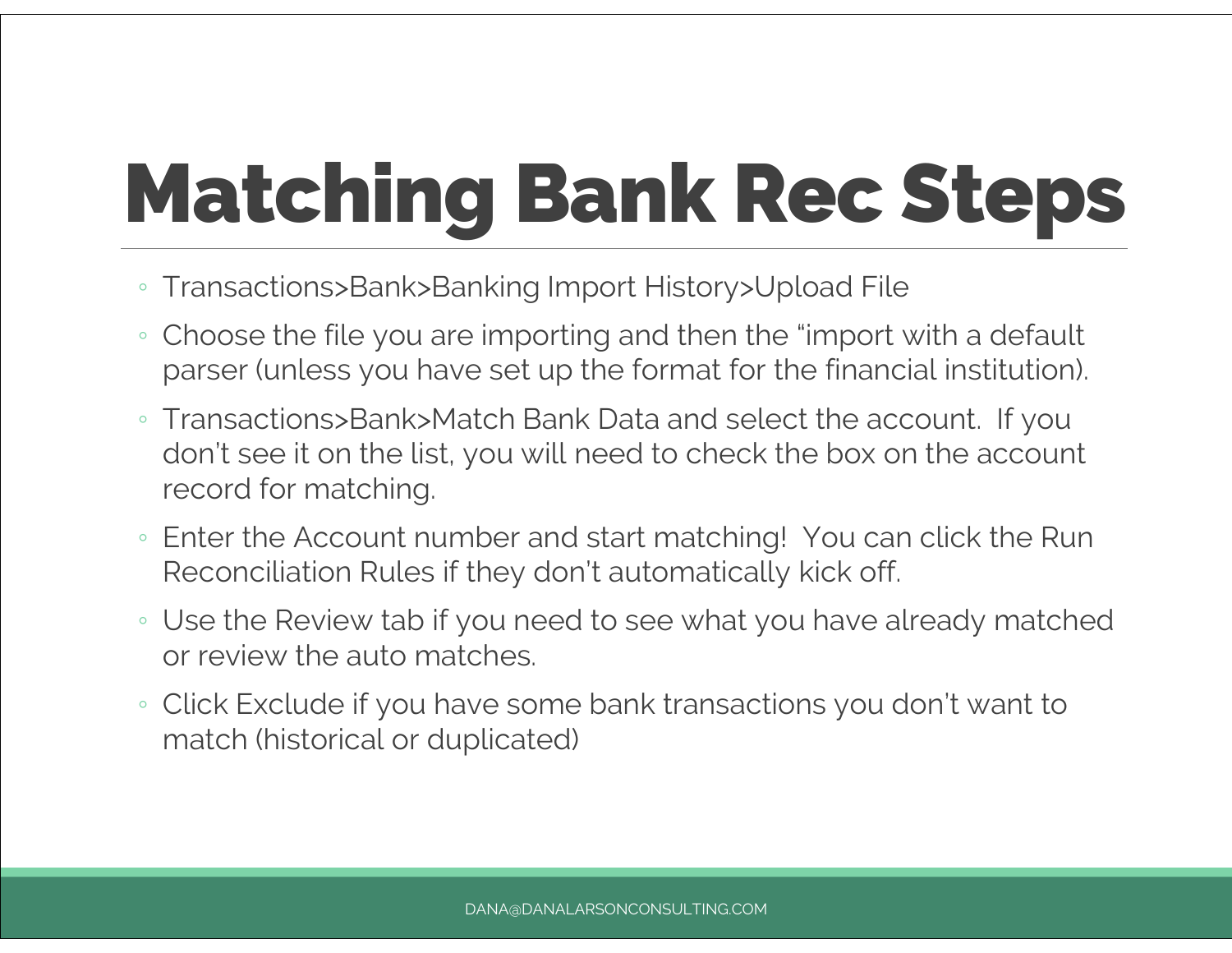# Matching Bank Rec Steps

- Click on a bank transaction and then the Add JE, Add Charge or Add Deposit to create the transaction in NetSuite. This popup is limited and cannot be customized.
- Be sure this check box is NOT checked when you add the transaction or it will auto add it in the future:
- Or check it to add in future!

| Match | clude: |
|-------|--------|
|       |        |

Make Auto-Create Rule From Selected Transactions (?)

- Once everything has been matched click Submit.
- Then select reconcile and update the date. Or you can get to this screen from Transactions>Bank>Reconcile Account Statement
- Check the Difference on the reconciliation and if it is zero you can hit Save and you are done!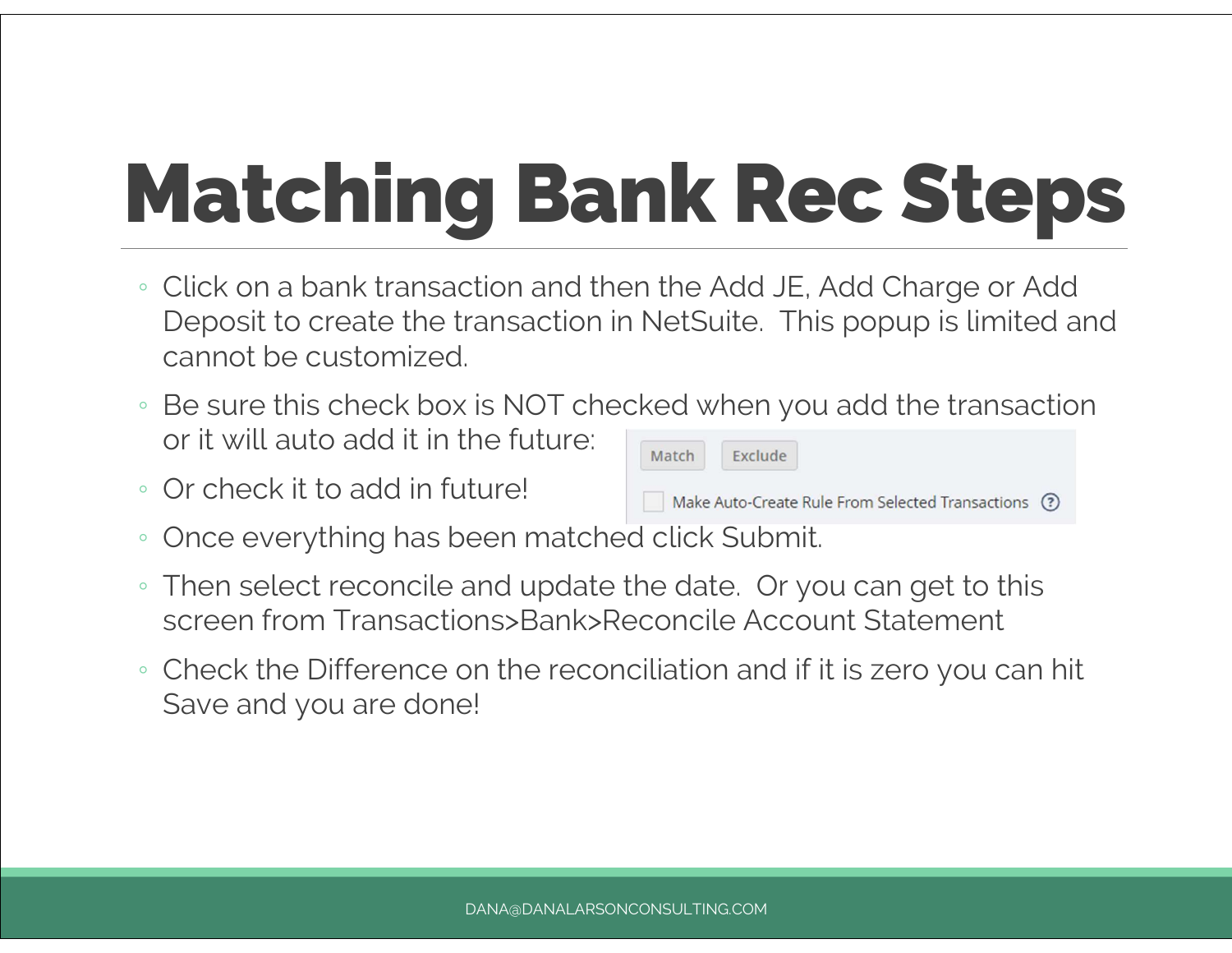# Matching Bank Rec Tips

- Reorder the columns and sort to help make it easier. I like to put the check boxes and the amounts in the middle and sort by date or amount.
- If you have voided checks on the NetSuite side or other transactions that net to zero, you can check them and then click on Clear to get them out of the way. Make sure they total zero!
- You can also use the Clear button to reconcile here instead of legacy and not import the bank transactions.
- Get to the historic reconciliation reports from the link at the top right of the Reconcile Account Statement page.
- If you have to fix a rec, go to Transactions>Bank>Reconcile Account Statement>List and delete the latest one.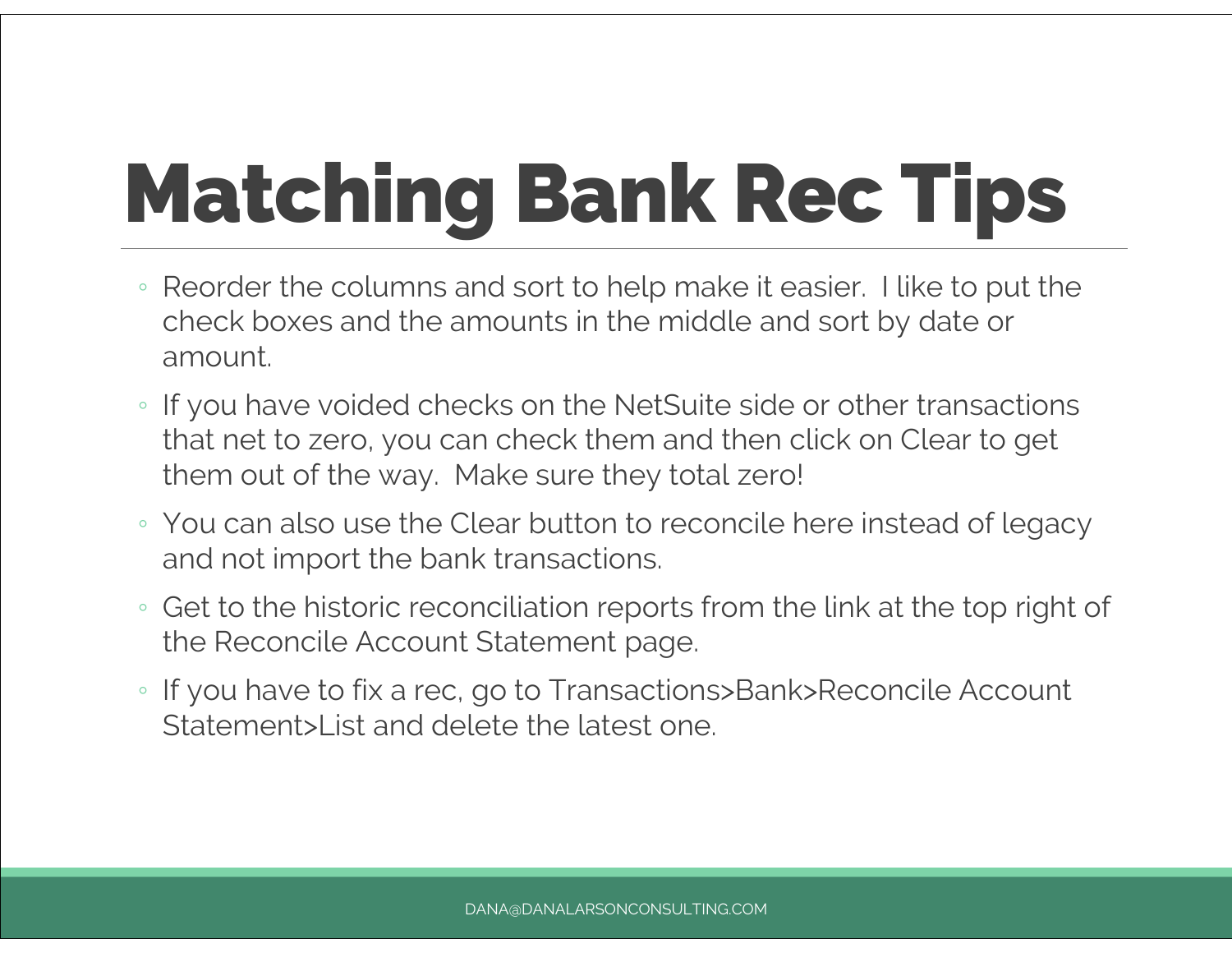## When to use both

- When you first go live with NetSuite or if you are starting to reconcile an account with historic activity.
	- Start with the Legacy and use your mark all to clear out all of the old data. Uncheck anything still open and click save.
	- Update the checkbox on the account so you can match in the future.
- If a reconciliation using the match has gone so far sideways that you can't get it fixed.
	- Un-match anything you have matched on the reconciliation.
	- Uncheck the box on the account so you can reconcile the legacy way.
	- Reconcile using the legacy method. You can "Mark All Cleared to Reconcile" to speed it up. It will check those that you previously cleared.
	- Save your rec and recheck the box on the account record.
	- The first time you go to match, you may see some bank transactions that you don't want to match. Select them and then click on Exclude to get them out of the way.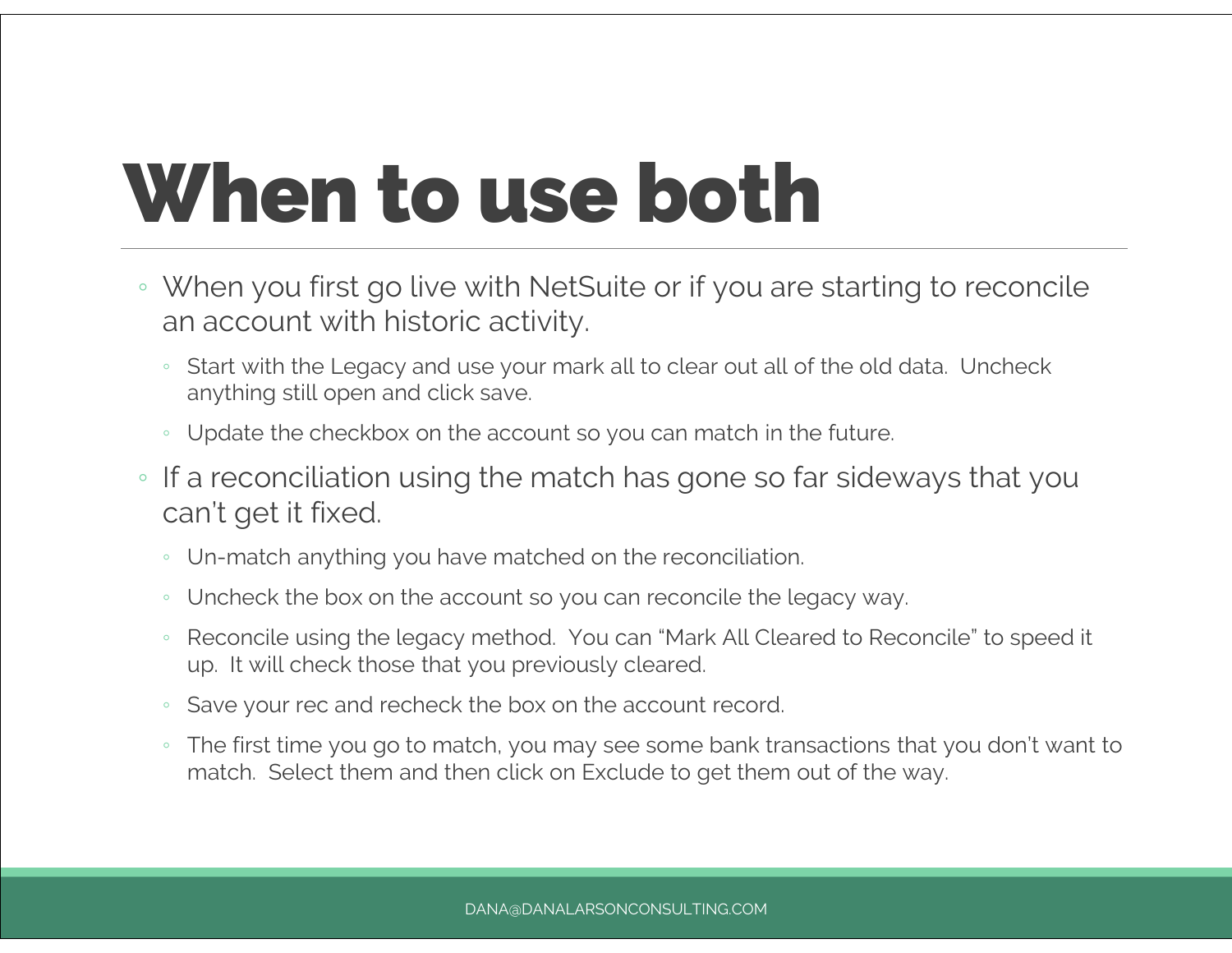### Bank Feeds

- Bank Feeds<br>
 Manual Upload when you can't connect or if you just want to<br>
upload manually each month. Very simple set up! upload manually each month. Very simple set up! **Bank Feeds**<br> **Example 3**<br> **Example and Allen Connect of Section Connect of Section Connectivity Plug-in – deprecated…use the Bank Feeds<br>
<b>Examk Feed SuiteApp – use this to connect your bank using**
- 
- ⊙ Manual Upload when you can't connect or if you just want to upload manually each month. Very simple set up!<br>○ Custom Connectivity Plug-in deprecated…use the Bank Feeds<br>○ Bank Feed SuiteApp use this to connect your preconfigured file formats. Some banks work better than others.
- o Auto Bank Statement Import SuiteApp & Bank Statement Parsers Custom Connectivity Plug-in – deprecated...use the Bank Feeds<br>Bank Feed SuiteApp – use this to connect your bank using<br>preconfigured file formats. Some banks work better than others.<br>Auto Bank Statement Import SuiteApp & B more complicated to setup.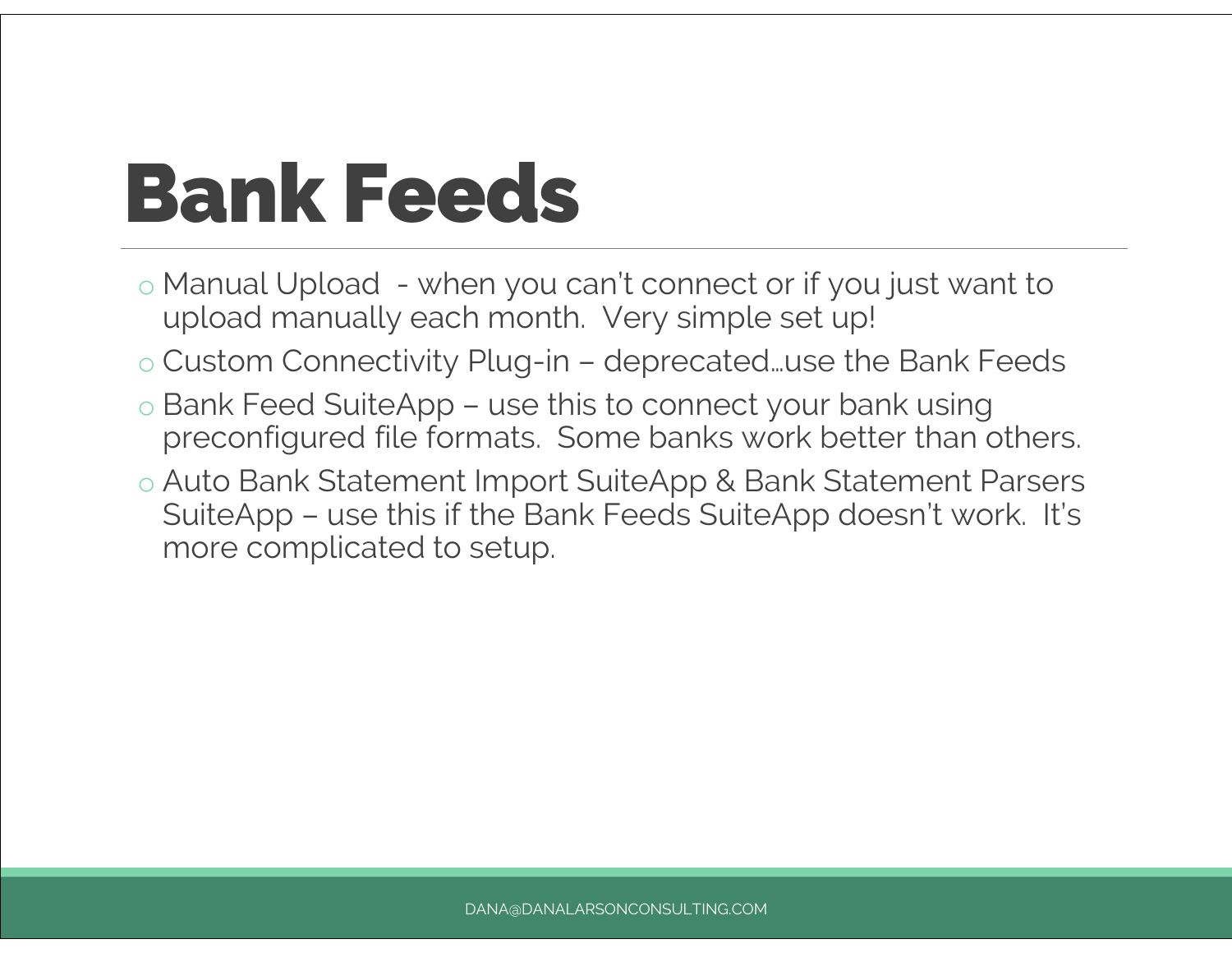## Bank Feeds - Manual

Go to Transactions>Bank>Banking Import History>Upload File 2 Options

- o Import with a default parser (CSV, OFX, QFX, BAI2 or CAMT.053 format)
	- o There is a CSV template available
	- o Or, if your file is one of the other types it knows how to parse it
- o Select the financial institution
	- o Set up new ones at Setup>Accounting>Financial Institution
	- o Save the Institution and then add a Format Profile
		- o Link the account
		- o Update the Field Mapping on the Parser configuration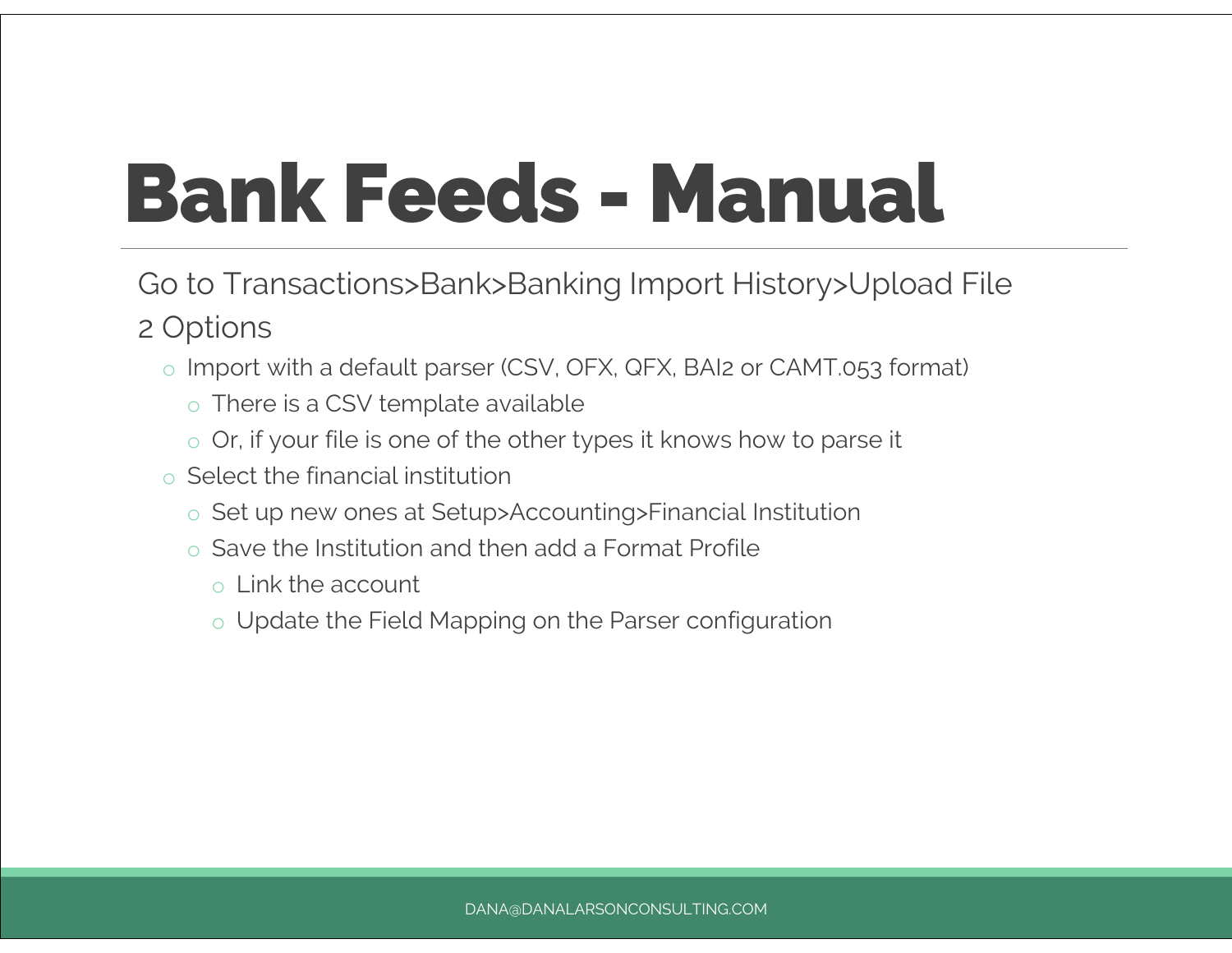#### Bank Feeds - Custom Connectivity Plug-in (functional but not supported as of 2020.1) **Connectivity Plug-in<br>
Connectivity Plug-in<br>
Co to Transactions > Bank > Banking Import History > Upload File and click<br>
the Connectivity Plug-in subtab. DINECTIVITY Plug<br>
Co to Transactions > Bank > Banking Import H<br>
the Connectivity Plug-in subtab.<br>
From the Connectivity Plug-in list, select a Ban o From the Connectivity Plug-in subtable Solar Plug-in Solar Connectivity Plug-in subtable Select a Bank Connectivity Plug-in subtable Select a Bank Connectivity Plug-in. Only Bank Connectivity Plug-ins appear in this lis**

- 
- Bank Connectivity Plug-ins appear in this list. o Go to Transactions > Bank > Banking Import History > Upload File and cl<br>the Connectivity Plug-in subtab.<br>
○ From the Connectivity Plug-in list, select a Bank Connectivity Plug-in. Of<br>
Bank Connectivity Plug-ins appear i
- 
- o Go to Transactions > Bank > Banking Import History > Upload File and click<br>the Connectivity Plug-in subtab.<br>
 From the Connectivity Plug-ins appear in this list.<br>
 From the Financial Institution list, select a financi record within a financial institution record that contains configuration settings for imports. Only format profiles configured for manual import appear in this list. If the selected financial institution record only has one format profile, NetSuite selects it by default. ⊙ From the Financial Institution list, select a final<br>
c From the Format Profile list, select a format p<br>
record within a financial institution record that<br>
for imports. Only format profiles configured fo<br>
list. If the se
- 

Recommend that you use the Financial Institution Connectivity Plug-in instead.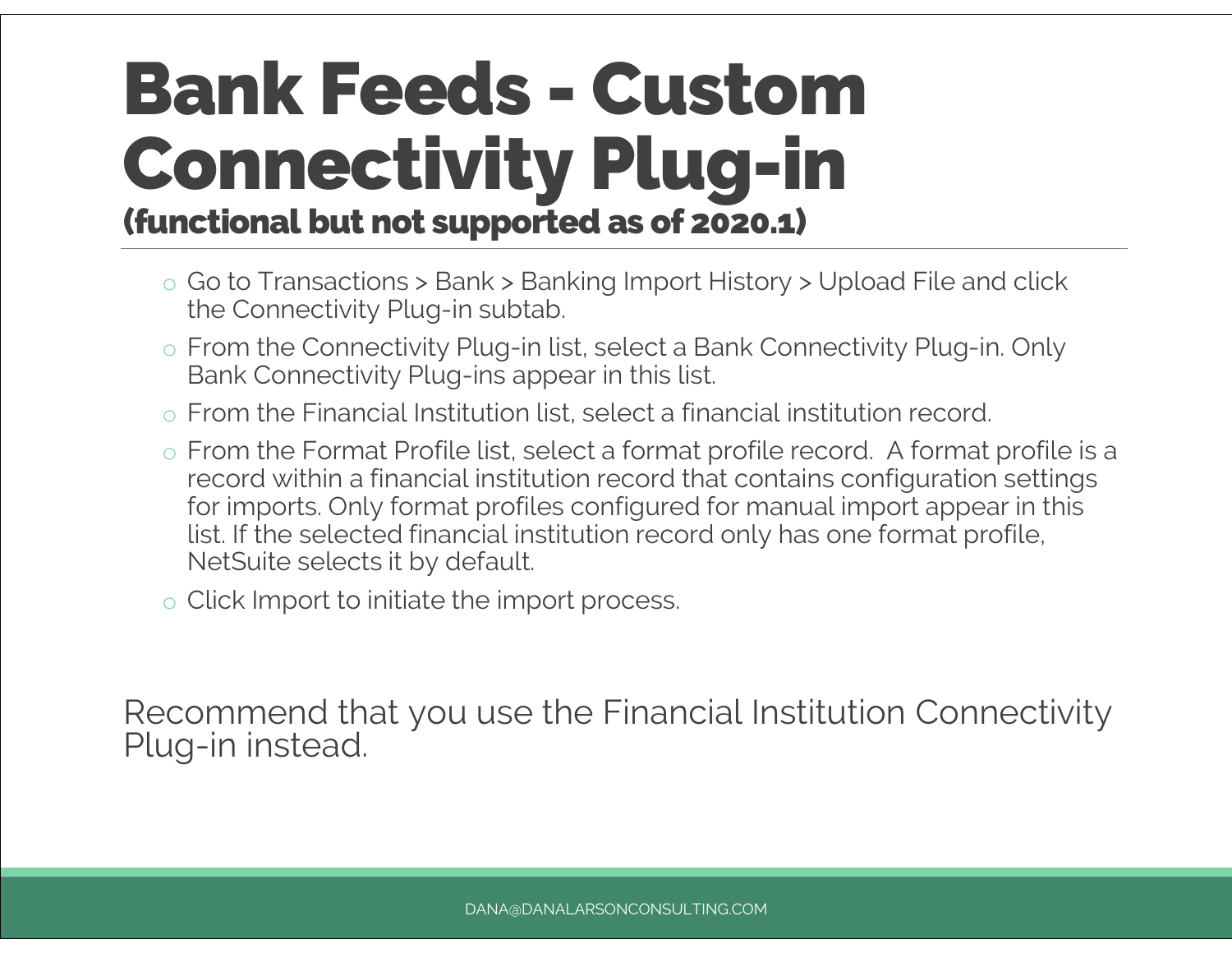### Bank Feeds – Bank Feeds SuiteApp

The Bank Feeds SuiteApp will automatically add two Financial Institutions to your list (or "Link Bank Accounts" if you installed an earlier version). Once you have installed it, you can select the Financial Institution and finish the setup to have it import daily.

|                                         | <b>Financial Institution</b>              |                        |                                                                                                                                                  |
|-----------------------------------------|-------------------------------------------|------------------------|--------------------------------------------------------------------------------------------------------------------------------------------------|
| <b>Save</b><br>$\mathbf{v}$             | Cancel<br>Actions -                       |                        |                                                                                                                                                  |
| <b>Primary Information</b>              |                                           |                        |                                                                                                                                                  |
| FINANCIAL INSTITUTION *                 |                                           |                        | <b>INACTIVE</b>                                                                                                                                  |
| <b>Bank Feeds</b><br><b>DESCRIPTION</b> | 靊                                         |                        |                                                                                                                                                  |
| Bank feeds setup                        |                                           |                        |                                                                                                                                                  |
|                                         |                                           |                        |                                                                                                                                                  |
| <b>Workflow</b>                         | <b>Format Profile: Configuration</b>      | <b>System Notes</b>    |                                                                                                                                                  |
|                                         |                                           |                        | Once you set values in the Primary Information area and save this record, you can perform the configurations necessary to import your bank data. |
| <b>EDIT</b>                             | NAME                                      | PROFILE TYPE           | <b>DESCRIPTION</b>                                                                                                                               |
| Edit                                    | Connect to Accounts in Other<br>Countries | Bank<br>Reconciliation | Connect your financial institutions operating in Australia, New Zealand, and some parts of Asia to<br><b>NetSuite</b>                            |
| Edit                                    | <b>Connect to Europe Accounts</b>         | Bank<br>Reconciliation | Connect your financial institutions operating within Europe to NetSuite                                                                          |
| Edit                                    | Connect to Non-PSD2 Europe<br>Accounts    | Bank<br>Reconciliation | Connect non-PSD2 compliant financial institutions in Europe to NetSuite                                                                          |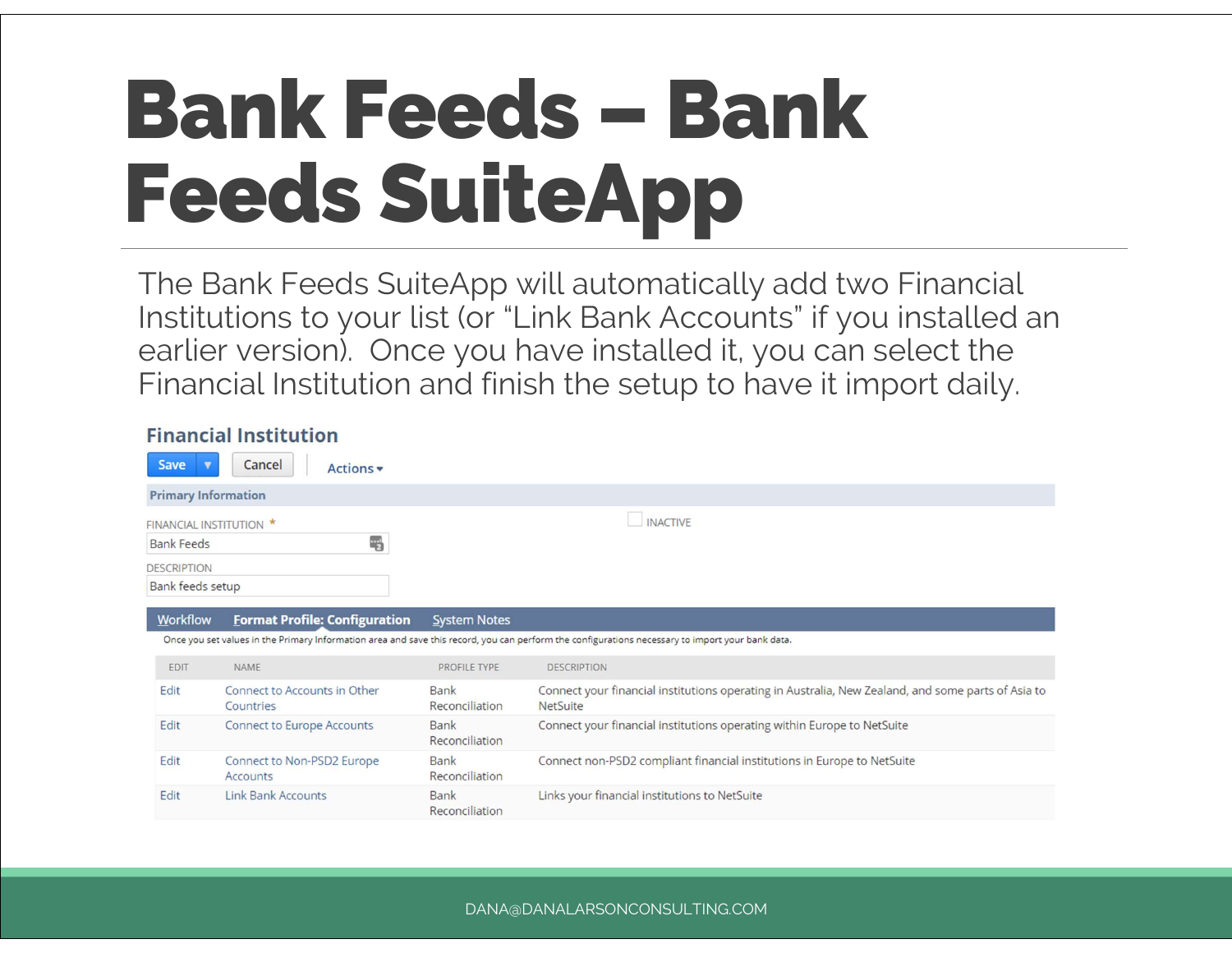### Bank Feeds –ABSI and BS Parser SuiteApps

- o Install the ABSI SuiteApp and the Bank Statement Parsers SuiteApp
- o Create a financial institution record and add a format profile to the financial institution record. Install the ABSI SuiteApp and the Bank Statement Parsers SuiteApp<br>Create a financial institution record and add a format profile to the financial institution<br>record.<br>Configure the format profile to automate imports of bank
- o Configure the format profile to automate imports of bank or credit card data for matching and reconciliation: or a misineal mentation record and a distribute profile to the misineal metal<br>record.<br>Configure the format profile to automate imports of bank or credit card data for<br>matching and reconciliation:<br>o In the Profile Name fiel Configure the format profile to automate imports of bank or credit of matching and reconciliation:<br>
○ In the Profile Name field, enter a name for your format profile. For exa<br>
BAI2.<br>
○ In the Description field, enter a de
	- BAI2. o In the Profile Name field, enter a name for your format profile. For example, Nevative Assals. The Description field, enter a description to help you identify this format profile Type field dropdown, select Bank Reconci o In the Profile Name field, enter a name for your format profile. For example, Wells Fargo -<br>
	BAI2.<br>
	○ In the Description field, enter a description to help you identify this format profile.<br>
	○ From the Profile Type fiel
	-
	-
	-
	- Institution Parser Plug-in implementation.
- o Use the subtabs to configure a connection to a financial institution, link accounts, map custom bank codes (optional), and configure your transaction parser (optional o From the Connectivity Meth<br>
⊙ From the Transaction Parse<br>
Institution Parser Plug-in im<br>
◯ Use the subtabs to configur<br>
custom bank codes (optiona<br>
◯ Click Save.
-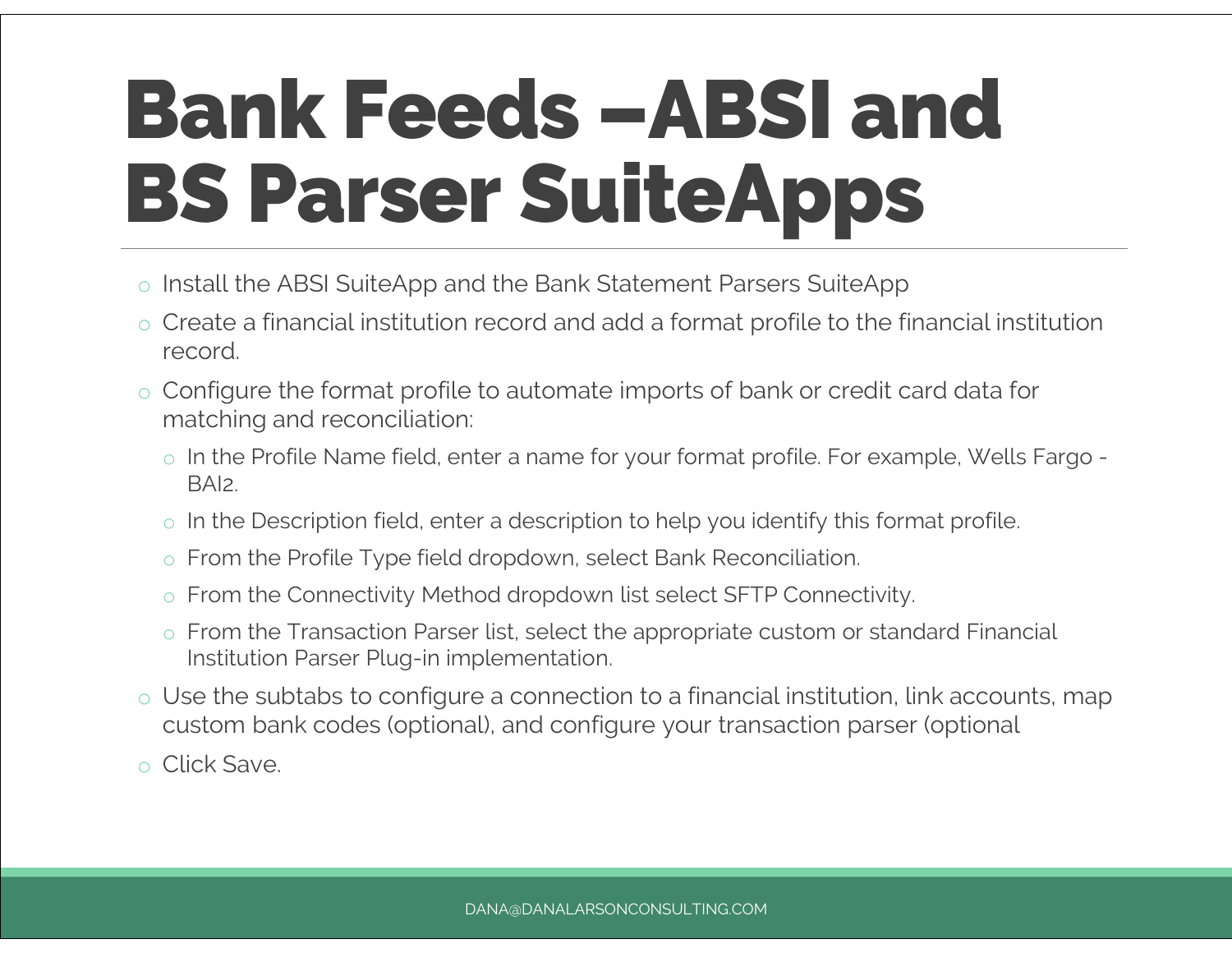#### Questions?

DANA@DANALARSONCONSULTING.COM